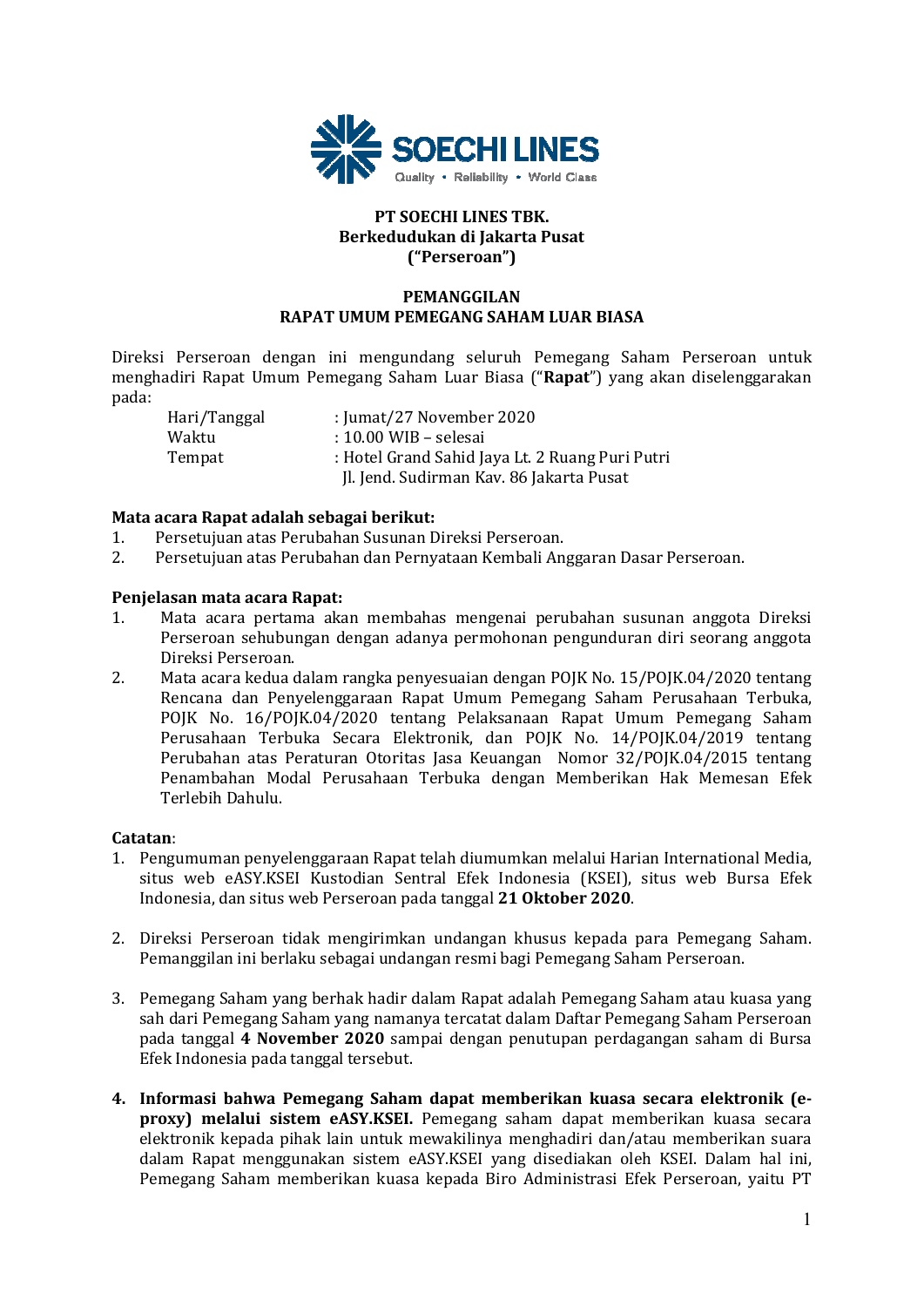Raya Saham Registra sebagai Pihak Independen yang telah ditunjuk oleh Perseroan, untuk<br>mewakilinya dalam Rapat beserta dalam pemilihan suara, melalui tautan mewakilinya dalam Rapat beserta dalam pemilihan suara, melalui tautan https://akses.ksei.co.id/. Pemberian kuasa secara elektronik ini dilakukan paling lambat 1 (satu) hari kerja sebelum penyelenggaraan RUPS sampai dengan pukul 12.00 WIB. Pemegang saham yang menggunakan sistem eASY.KSEI dapat menyampaikan pertanyaan dan/atau pendapat untuk setiap mata acara melalui email corsec@soechi.com.

# **5. Sebagai langkah preventif terhadap penyebaran Covid-19, pemegang saham dihimbau memberikan kuasa secara elektronik (e-proxy) melalui sistem eASY.KSEI.**

- 6. Pemegang Saham dapat juga memberi kuasa di luar mekanisme eASY.KSEI dengan menghubungi Biro Administrasi Efek Perseroan PT Raya Saham Registra yang beralamat di Gedung Plaza Sentral, Lt. 2 Jl. Jend. Sudirman Kav. 47-48, Jakarta 12930. Anggota Direksi, Dewan Komisaris, dan karyawan Perseroan dapat bertindak sebagai kuasa Pemegang Saham Perseroan dalam Rapat, namun suara yang mereka keluarkan selaku kuasa pemegang saham tidak dihitung dalam jumlah suara yang dikeluarkan dalam Rapat.
- 7. Sebelum memasuki ruang Rapat, Pemegang Saham atau kuasanya yang akan menghadiri Rapat diminta untuk menyerahkan fotokopi KTP atau tanda pengenal lain. Bagi Pemegang Saham berbentuk Badan Hukum diminta untuk menyerahkan fotokopi anggaran dasar dan perubahan-perubahannya, surat-surat keputusan pengesahan/persetujuan dari pihak yang berwenang, dan akta yang memuat perubahan susunan pengurus terakhir (yang menjabat saat Rapat diselenggarakan). Khusus untuk Pemegang Saham dalam penitipan kolektif diminta untuk memperlihatkan Konfirmasi Tertulis Untuk Rapat (KTUR).
- 8. Bahan Rapat tersedia di Kantor Perseroan mulai tanggal pemanggilan ini sampai dengan tanggal penyelenggaraan Rapat yang dapat diperoleh dari Perseroan pada jam kerja dengan permintaan tertulis dari pemegang saham, dan dapat juga diakses melalui situs web Perseroan www.soechi.com.
- 9. Untuk ketertiban Rapat, Pemegang Saham diharapkan agar sudah berada di tempat Rapat 30 (tiga puluh) menit sebelum Rapat dimulai.

Jakarta, 5 November 2020 **Direksi Perseroan**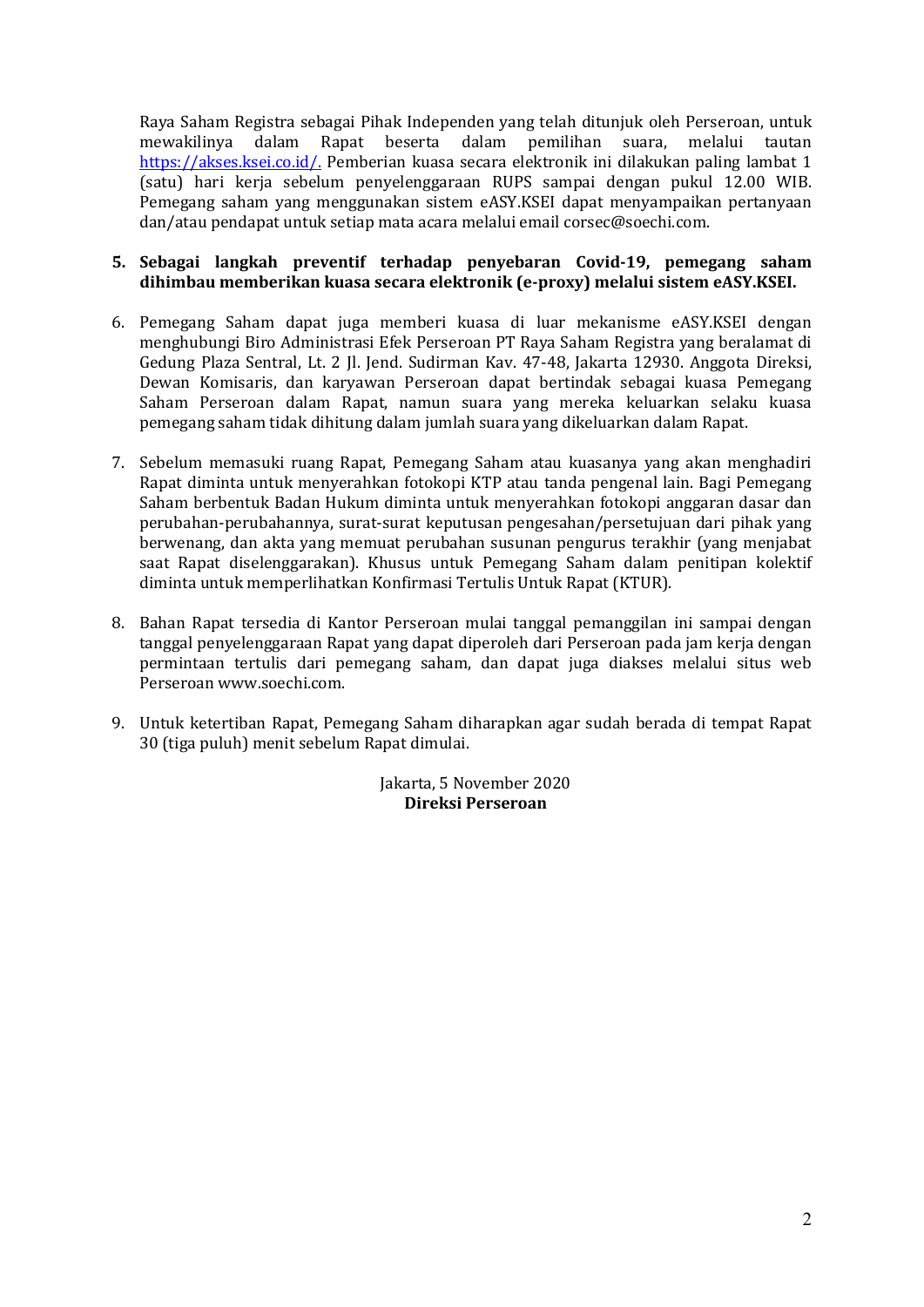

### **PT SOECHI LINES TBK. Domiciled in Central Jakarta ("The Company")**

### **SUMMONS OF EXTRAORDINARY GENERAL MEETING OF SHAREHOLDERS**

The Board of Directors of the Company hereby invites all Shareholders of the Company to attend the Extraordinary General Meeting of Shareholders (the **"Meeting"**) which will be held on:

 Day/ Date : Friday/November 27, 2020 Time : 10.00 am Western Indonesian time – finish Venue : Grand Sahid Jaya Hotel 2nd Floor Room Puri Putri Jl. Jend. Sudirman Kav. 86 Central Jakarta

### **The Meeting agenda are as the following:**

- 1. Approval of changes in the composition of the Board of Directors of the Company.
- 2. Approval of amendments and restatements of the Company's Articles of Association.

# **Explanation of the Meeting agenda:**

- 1. The first agenda will discuss changes in the composition of the members of the Board of Directors of the Company in connection with request for resignation of a member of the Company's Board of Directors.
- 2. The second agenda is in regards with the adjustments to POJK No. 15/POJK.04/2020 on the Planning and Implementation of General Meeting of Shareholders of Public Companies, POJK No. 16/POJK.04/2020 on the Implementation of General Meeting of Shareholders of Public Companies Electronically, and POJK No. 14/POJK.04/2019 on the Amendments to the Financial Services Authority Regulation No. 32/POJK.04/2015 on the Increase in the Capital of Public Companies with Pre-emptive Rights.

### **Notes**:

- 1. The Announcement of the Meeting has been published on Newspaper International Media, on eASY.KSEI website of Indonesian Central Securities Depository (KSEI), on Indonesia Stock Exchange website, and on the Company's website on **October 21, 2020**.
- 2. The Board of Directors will not issue separate invitations to Shareholders in regard to the Meeting. This summons shall serve as official invitation to Shareholders.
- 3. Shareholders who are entitled to attend the Meeting are Shareholders or the proxy of the Shareholders whose names are registered in the Company's List of Shareholders on **November 4, 2020** until the closing of the Company's shares trading at Indonesia Stock Exchange on the date.
- 4. **Information that Shareholders can give power of attorney electronically (e-proxy) through eASY.KSEI system.** Shareholder can give power of attorney to other parties to represent the shareholder to attend and/or to vote at the Meeting electronically through eASY.KSEI system provided by KSEI. In this regard, Shareholders can give power of attorney to the Company's Securities Administration Bureau, PT Raya Saham Registra as the Independent Party which has been appointed by the Company, to be represented in the Meeting as well as in the voting, through the link https://akses.ksei.co.id/. The